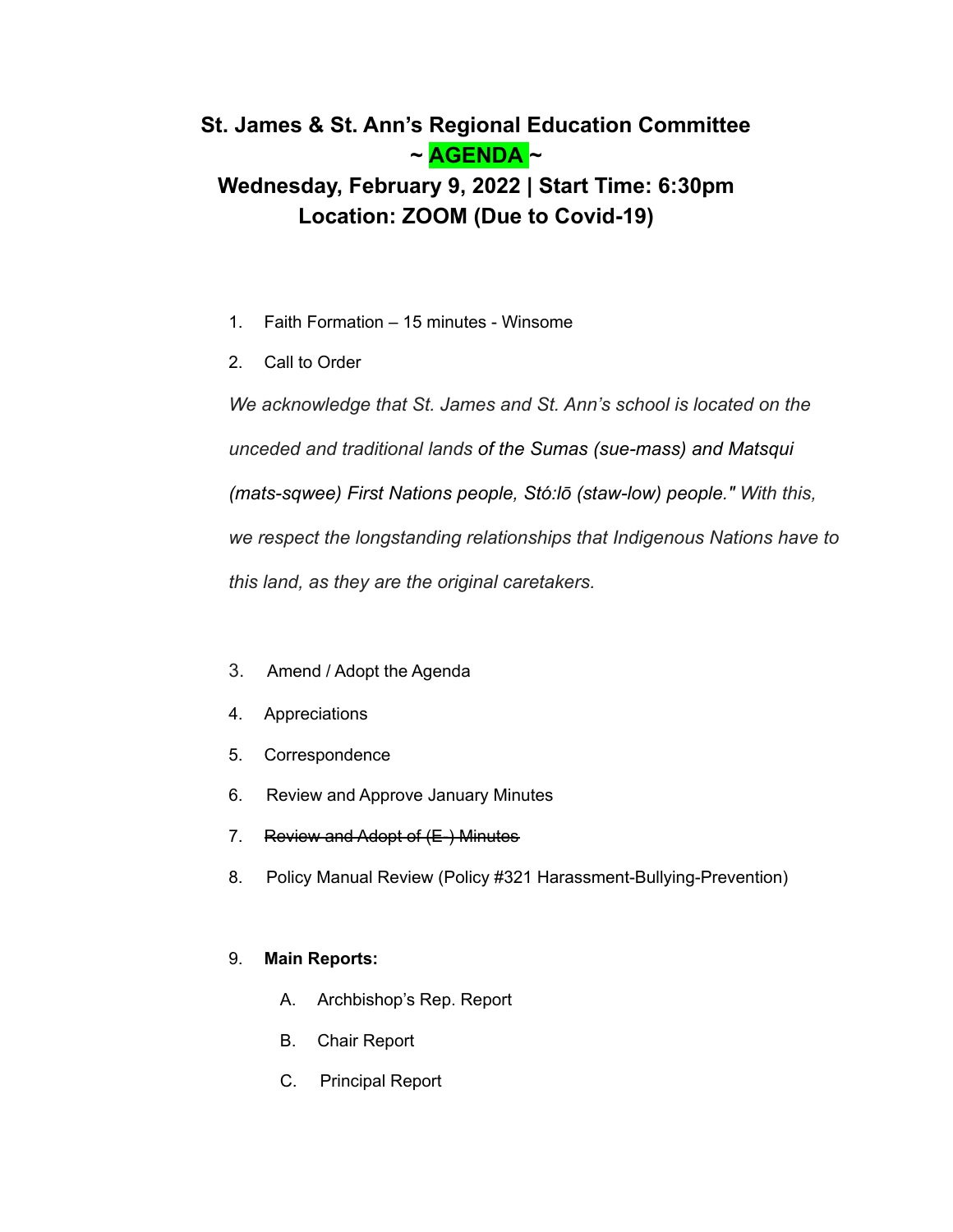D. Treasurer Report

### 10. **Additional Reports:**

- A. Teachers Report
- B. Maintenance Report
- C. Fundraising Report
- D. Parent Participation Report
- E. Community Relations Report

#### 11. Old Business

- A. Contract with IGE re-registration of existing students
- B. Update on Open House
- C. Registration for 2022-2023
	- Student fees
	- Tuition rates
	- Uniform Policy new sweater option
	- Parent Participation
- 12. New Business
	- A. Fundraising
	- B. AGM
	- C. Hiring Sub-Committee
- 13. Our next meeting: Wednesday April 20, 2022.